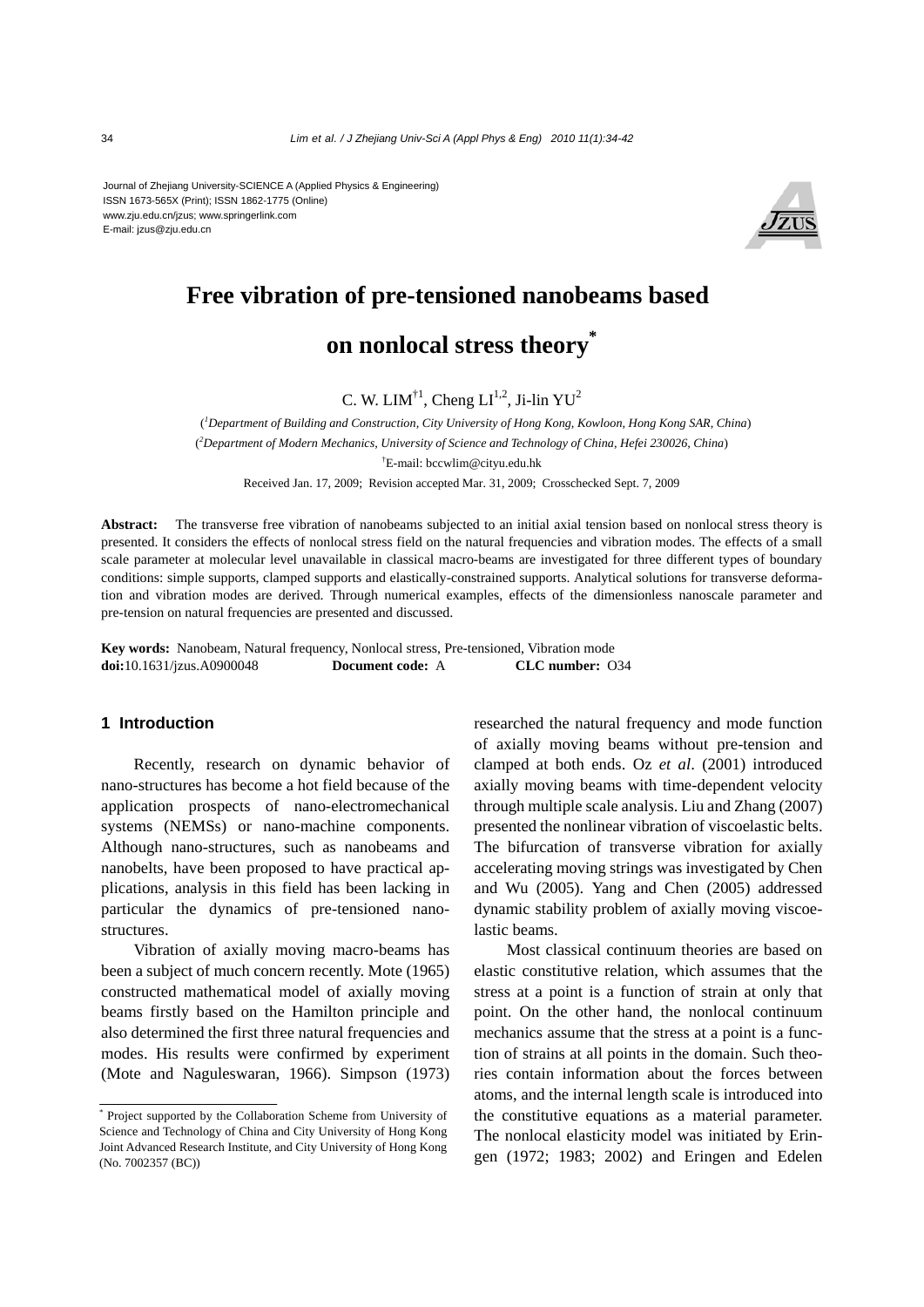(1972). The nonlocal elasticity theory was applied in nanomechanics including lattice dispersion of elastic waves, wave propagation in composites, dislocation mechanics, static deflection, fracture mechanics, and surface tension fluids, etc. (Reddy and Wang, 1998; Peddieson *et al*., 2003; Zhang *et al*., 2004; 2005; Wang, 2005; Lu *et al*., 2006; Wang and Varadan, 2006; Wang *et al*., 2006; 2008; Xu, 2006; Lim and Wang, 2007; Benzair *et al*., 2008; Kumar *et al*., 2008; Wang and Duan, 2008). The recent work by Tounsi *et al*. (2008) concluded that the scale coefficient was radius dependent.

Vibration behavior of beams has been developed for a long time. However, very few papers consider nanobeams with nonlocal effects. The nanomechanical vibration of a nanobeam is very different from the classical continuum mechanics theory which deals with the macroscopic scale of a beam. In this paper, we attempt to consider the nonlocal effects of a pre-tensioned nanobeam without axial motion and subsequently study the transverse vibration of such a nanobeam. The model is described by partial differential equations in dimensionless quantities such that the analysis is more general and distinctive to describe the difference between nanomechanics and classical mechanics. It is found that pre-tension and nonlocal stress play significant roles in the vibration behavior of a nanobeam. Their effects are analyzed and discussed in detail in a few numerical examples.

#### **2 Problem definition and modeling**

Consider a pre-tensioned nanobeam with the length *L*, initial axial tension *P* at the ends as illustrated in Fig. 1. The end boundary conditions are arbitrary and will be specified in various cases of study. The force equilibrium for an element of the nanobeam is shown in Fig. 2.

For vibration of a nanobeam, the bending rotation angle with respect to *x*-axis is denoted as *θ*. Because only small deformation is considered for linear vibration, we have

$$
\cos \theta = 1, \quad \sin \theta = \frac{\partial w}{\partial x}, \tag{1}
$$

where *w* is the transverse deformation.



**Fig. 1 Free-body diagram of a nanobeam**



**Fig. 2 Force equilibrium for an element of the nanobeam** *M*: bending moment; *N*: internal axial force; *Q*: shear force; *x*: axial coordinate; *z*: transverse coordinate

The equilibrium equation of an element with respect to the *z*-axis as shown in Fig. 2 can be obtained based on the D'Alembert Principle (Fung, 1965) as

$$
\frac{\partial Q}{\partial x} dx - \left( N \frac{\partial^2 w}{\partial x^2} + \frac{\partial N}{\partial x} \frac{\partial w}{\partial x} \right) dx - \rho \frac{\partial^2 w}{\partial t^2} dx = 0, \quad (2)
$$

where  $\rho$  is the line density and *t* is time. The moment balance condition yields

$$
\frac{\partial M}{\partial x} - Q = 0. \tag{3}
$$

Substituting Eq. (3) into Eq. (2) and dividing d*x* throughout, we have (Yang and Lim, 2008)

$$
\frac{\partial^2 M}{\partial x^2} - N \frac{\partial^2 w}{\partial x^2} - \frac{\partial N}{\partial x} \frac{\partial w}{\partial x} - \rho \frac{\partial^2 w}{\partial t^2} = 0, \qquad (4)
$$

which can also be expressed as

$$
\frac{\partial^2 M}{\partial x^2} - \frac{\partial}{\partial x} \left( N \frac{\partial w}{\partial x} \right) - \rho \frac{\partial^2 w}{\partial t^2} = 0.
$$
 (5)

For such a nanobeam with a constant, external axial tension *P* at the ends, we have

$$
\frac{\partial^2 M}{\partial x^2} - P \frac{\partial^2 w}{\partial x^2} - \rho \frac{\partial^2 w}{\partial t^2} = 0.
$$
 (6)

According to Eringen (1983), the nonlocal stress in a 2D domain can be approximately governed by a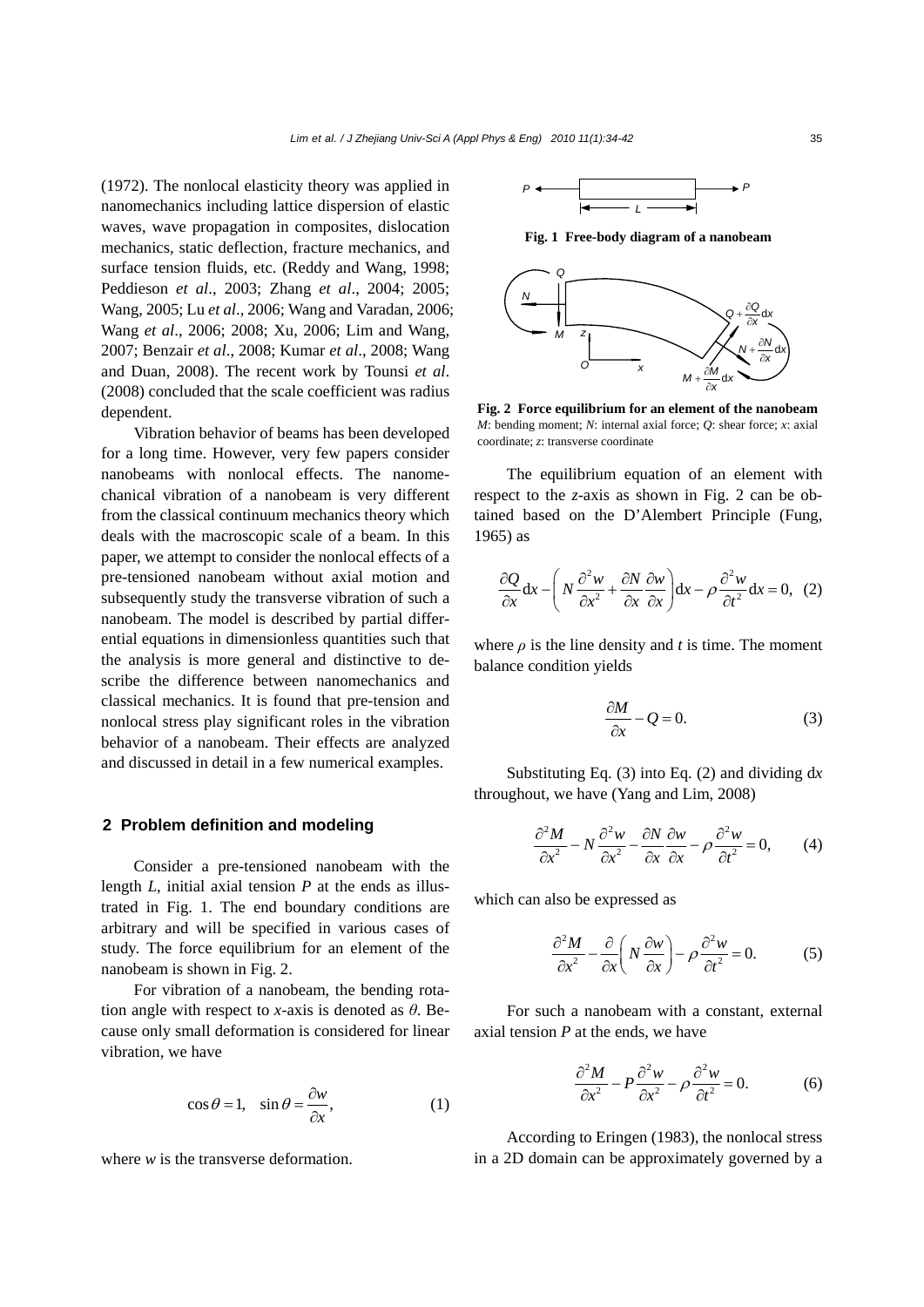second-order differential equation

$$
\[1-(e_0a)^2\nabla^2\]\sigma_{ij}=\sigma'_{ij},\qquad(7)
$$

where  $\sigma_{ij}$  (*i*, *j*=1, 2) are the nonlocal stresses,  $\sigma_{ij}$ <sup>*'*</sup> (*i*, *j*=1, 2) the classical local stresses,  $e_0$  a constant dependent on material, and *a* an internal characteristic length, e.g., for lattice parameter, C-C bond length. For a nanobeam, the governing equation above with respect to the neutral axis can be reduced to an ordinary differential equation as

$$
\left[1 - (e_0 a)^2 \frac{d^2}{dx^2}\right] \sigma = \sigma',\tag{8}
$$

where  $\sigma$  indicates the nonlocal normal stresses while *σ′* the classical local normal stresses along the *x*-axis. From Eq. (8), the nonlocal normal stresses can be solved and expressed in an infinite series as (Lim and Wang, 2007)

$$
\sigma = -Ez \frac{\partial^2 w}{\partial x^2} - Ez(e_0 a)^2 \frac{\partial^4 w}{\partial x^4} + \cdots,
$$
 (9)

where  $E$  is the Young's modulus and  $\zeta$  is the transverse coordinate defined in Fig. 2.

Integrating Eq. (8) above with respect to the distance from the neutral axis and over the cross-sectional area, the nonlocal bending moment is governed by

$$
M - (e_0 a)^2 \frac{\partial^2 M}{\partial x^2} = -EI \frac{\partial^2 w}{\partial x^2},\tag{10}
$$

where *EI* is the flexural stiffness. From Eqs. (6) and (10), the following governing differential equation of motion for a nanobeam subjected to an initial axial tension *P* can be derived as

$$
\rho \frac{\partial^2 w}{\partial t^2} + P \frac{\partial^2 w}{\partial x^2} - (e_0 a)^2 \left( \rho \frac{\partial^4 w}{\partial x^2 \partial t^2} + P \frac{\partial^4 w}{\partial x^4} \right) = -EI \frac{\partial^4 w}{\partial x^4}.
$$
\n(11)

For generality, dimensionless formulation is adopted using the following parameters  $\bar{x} = x/L$ ,  $\overline{w} = w/L$ , and  $\overline{t} = t\sqrt{EI/(\rho L^4)}$ . In dimensionless quantities, Eq. (11) then becomes

$$
\frac{\partial^2 \overline{w}}{\partial \overline{t}^2} + \overline{P} \frac{\partial^2 \overline{w}}{\partial \overline{x}^2} - \tau^2 \frac{\partial^4 \overline{w}}{\partial \overline{x}^2 \partial \overline{t}^2} + \left(1 - \overline{P} \tau^2\right) \frac{\partial^4 \overline{w}}{\partial \overline{x}^4} = 0, \quad (12)
$$

where  $\tau = e_0 a / L$  and  $\overline{P} = PL^2 / EI$ . From Eqs. (6) and (10), the nonlocal bending moment can be expressed as

$$
M = (e_0 a)^2 \left( \rho \frac{\partial^2 w}{\partial t^2} + P \frac{\partial^2 w}{\partial x^2} \right) - EI \frac{\partial^2 w}{\partial x^2}.
$$
 (13)

Similarly, the non-dimensional form of the equation above is

$$
\overline{M} = \tau^2 \frac{\partial^2 \overline{w}}{\partial \overline{t}^2} + \left(\overline{P}\tau^2 - 1\right) \frac{\partial^2 \overline{w}}{\partial \overline{x}^2},\tag{14}
$$

where  $\overline{M} = ML / EI$ .

For linear free vibration of a nanobeam, the modes are harmonic in time. Hence the timedependent transverse deformation of the nanobeam can be represented by

$$
\overline{w}(\overline{x}, \overline{t}) = \overline{W}_n(\overline{x}) e^{i\omega_n \overline{t}}, \qquad (15)
$$

where  $\overline{W}_n(\overline{x})$  is the dimensionless amplitude of vibration and  $n=1, 2, \ldots$  denotes the vibration mode number. Substituting Eq. (15) into Eq. (12), the governing equation is transformed into the frequency domain as

$$
-\omega_n^2 \overline{W}_n + (\tau^2 \omega_n^2 + \overline{P}) \frac{d^2 \overline{W}_n}{d\overline{x}^2} + (1 - \overline{P} \tau^2) \frac{d^4 \overline{W}_n}{d\overline{x}^4} = 0. \tag{16}
$$

Substituting  $\overline{W}_n(\overline{x}) = C_n e^{i\lambda_{jn} \overline{x}}$ , with  $C_n$  as an arbitrary nonzero constant, into the equation above, we obtain a dispersion relation

$$
\omega_n^2 + (\tau^2 \omega_n^2 + \overline{P}) \lambda_{jn}^2 - (1 - \overline{P} \tau^2) \lambda_{jn}^4 = 0. \quad (17)
$$

Since Eq. (17) is a fourth-order polynomial in terms of  $\lambda_n$ , the four roots are denoted by  $\lambda_{in}$  (*j*=1, 2, 3, 4), respectively. Because only linear free vibration is concerned, the superposition of the four solutions with respect to each root  $\lambda_{in}$  is also a solution of Eq. (16). Hence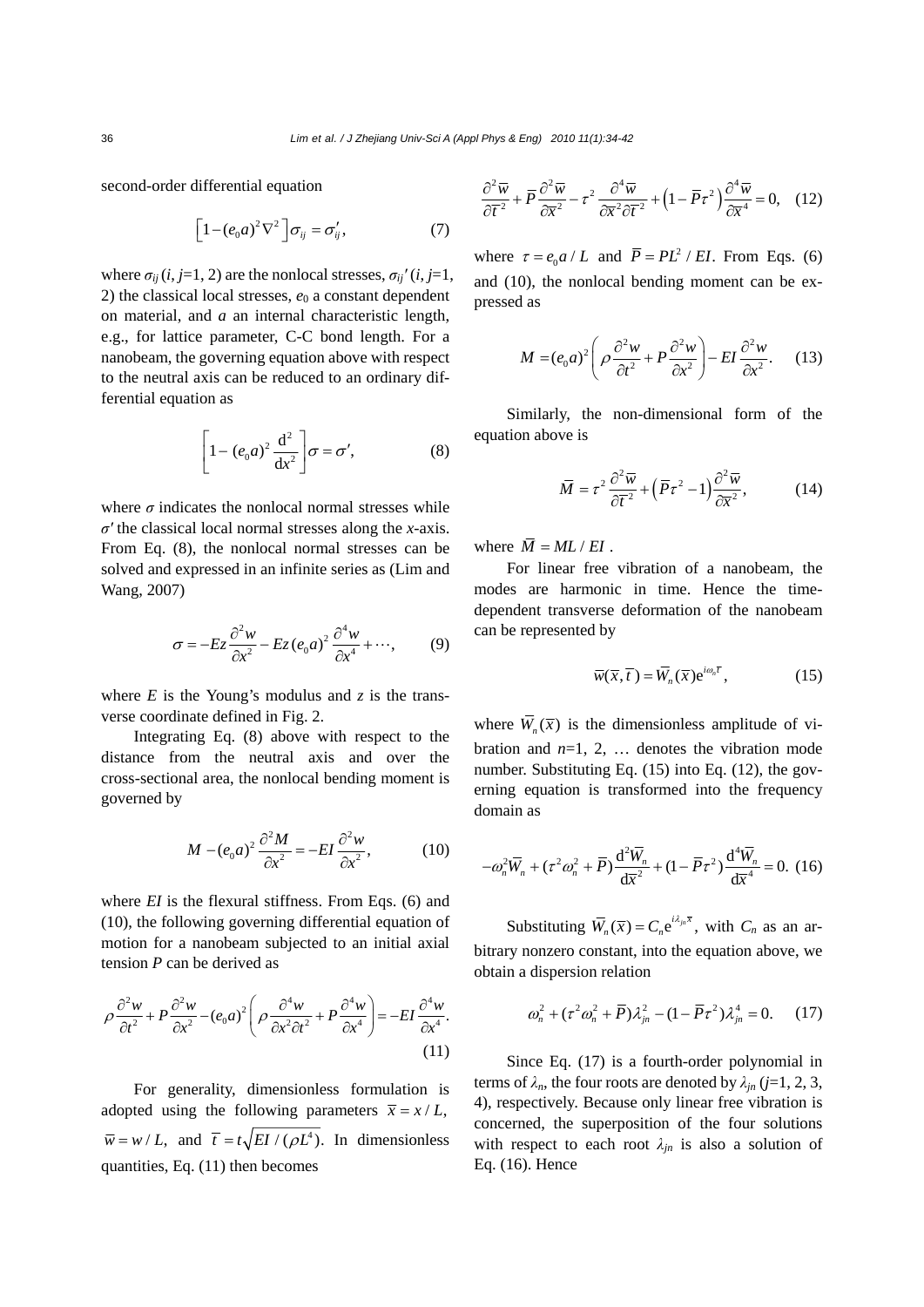$$
\overline{W}_n(\overline{x}) = C_{1n} (e^{i\lambda_{1n}\overline{x}} + C_{2n} e^{i\lambda_{2n}\overline{x}} + C_{3n} e^{i\lambda_{3n}\overline{x}} + C_{4n} e^{i\lambda_{4n}\overline{x}}), (18)
$$

where  $C_{jn}$  ( $j=1, 2, 3, 4$ ) are four arbitrary constants of integration associated with Eq. (16) which is a fourth-order ordinary differential equation.

### **3 Examples and discussion**

To illustrate the effects of nonlocal stress and initial axial tension on the free vibration frequency of a nanobeam, the following examples for various boundary conditions are presented and discussed.

#### **3.1 Simply supported nanobeams**

For a nanobeam simply supported at both ends, the boundary conditions for the bending moments and displacements are

$$
\overline{M}(0,\overline{t}) = 0, \ \overline{M}(1,\overline{t}) = 0, \ \overline{w}(0,\overline{t}) = 0, \ \overline{w}(1,\overline{t}) = 0. \ (19)
$$

Substitute Eqs. (14) and (15) into Eq. (19) and simplify the results. Further substituting Eq. (18) into the results obtained above yields

$$
(\overline{P}\tau^2 - 1)C_{1n}(\lambda_{1n}^2 + \lambda_{2n}^2 C_{2n} + \lambda_{3n}^2 C_{3n} + \lambda_{4n}^2 C_{4n}) = 0,
$$
  
\n
$$
(\overline{P}\tau^2 - 1)C_{1n}(\lambda_{1n}^2 e^{i\lambda_{1n}} + \lambda_{2n}^2 C_{2n} e^{i\lambda_{2n}} + \lambda_{3n}^2 C_{3n} e^{i\lambda_{3n}} + \lambda_{4n}^2 C_{4n} e^{i\lambda_{4n}}) = 0,
$$
\n
$$
C_{1n} (1 + C_{2n} + C_{3n} + C_{4n}) = 0,
$$
\n
$$
C_{1n} (e^{i\lambda_{1n}} + C_{2n} e^{i\lambda_{2n}} + C_{3n} e^{i\lambda_{3n}} + C_{4n} e^{i\lambda_{4n}}) = 0.
$$
\n(20)

For  $\overline{P}\tau^2 - 1 = 0$  or equivalently  $P = EI / (e_0 a)^2$ ,

the amplitude solution  $\overline{W}_n(\overline{x})$  is an arbitrary function and this is apparently not a solution of interest. On the other hand, for  $\overline{P}\tau^2 - 1 \neq 0$ , Eq. (20) can be expressed in a matrix form as

$$
\begin{pmatrix}\n1 & 1 & 1 & 1 \\
e^{i\lambda_{1n}} & e^{i\lambda_{2n}} & e^{i\lambda_{3n}} & e^{i\lambda_{4n}} \\
\lambda_{1n}^2 & \lambda_{2n}^2 & \lambda_{3n}^2 & \lambda_{4n}^2 \\
\lambda_{1n}^2 e^{i\lambda_{1n}} & \lambda_{2n}^2 e^{i\lambda_{2n}} & \lambda_{3n}^2 e^{i\lambda_{3n}} & \lambda_{4n}^2 e^{i\lambda_{4n}}\n\end{pmatrix}\n\begin{pmatrix}\n1 \\
C_{2n} \\
C_{3n} \\
C_{4n}\n\end{pmatrix}\nC_{1n} = 0. (21)
$$

For an arbitrary  $C_{1n} \neq 0$ , the coefficients in Eq. (20) can be obtained as

$$
C_{2n} = \frac{(e^{i\lambda_{1n}} - e^{i\lambda_{2n}})(\lambda_{1n}^{2} - \lambda_{3n}^{2})}{(e^{i\lambda_{4n}} - e^{i\lambda_{2n}})(\lambda_{4n}^{2} - \lambda_{3n}^{2})} + \frac{(e^{i\lambda_{1n}} - e^{i\lambda_{2n}})(\lambda_{1n}^{2} - \lambda_{4n}^{2})}{(e^{i\lambda_{2n}} - e^{i\lambda_{2n}})(\lambda_{4n}^{2} - \lambda_{3n}^{2})} - 1,
$$
  
\n
$$
C_{3n} = \frac{(e^{i\lambda_{1n}} - e^{i\lambda_{2n}})(\lambda_{1n}^{2} - \lambda_{4n}^{2})}{(e^{i\lambda_{2n}} - e^{i\lambda_{2n}})(\lambda_{4n}^{2} - \lambda_{3n}^{2})},
$$
  
\n
$$
C_{4n} = \frac{(e^{i\lambda_{1n}} - e^{i\lambda_{2n}})(\lambda_{1n}^{2} - \lambda_{3n}^{2})}{(e^{i\lambda_{2n}} - e^{i\lambda_{4n}})(\lambda_{4n}^{2} - \lambda_{3n}^{2})}.
$$
\n(22)

Therefore, the *n*-mode amplitude of vibration from Eqs. (18) and (22) is

$$
\overline{W}_{n}(\overline{x}) = C_{1n} \left\{ e^{i\lambda_{1n}\overline{x}} + \left[ \frac{(e^{i\lambda_{1n}} - e^{i\lambda_{2n}})(\lambda_{1n}^{2} - \lambda_{3n}^{2})}{(e^{i\lambda_{1n}} - e^{i\lambda_{2n}})(\lambda_{4n}^{2} - \lambda_{3n}^{2})} + \frac{(e^{i\lambda_{1n}} - e^{i\lambda_{2n}})(\lambda_{1n}^{2} - \lambda_{4n}^{2})}{(e^{i\lambda_{2n}} - e^{i\lambda_{3n}})(\lambda_{4n}^{2} - \lambda_{4n}^{2})} - 1 \right] e^{i\lambda_{2n}\overline{x}} + \frac{(e^{i\lambda_{1n}} - e^{i\lambda_{2n}})(\lambda_{1n}^{2} - \lambda_{4n}^{2})}{(e^{i\lambda_{3n}} - e^{i\lambda_{2n}})(\lambda_{1n}^{2} - \lambda_{4n}^{2})} e^{i\lambda_{3n}\overline{x}} + \frac{(e^{i\lambda_{1n}} - e^{i\lambda_{2n}})(\lambda_{1n}^{2} - \lambda_{3n}^{2})}{(e^{i\lambda_{2n}} - e^{i\lambda_{4n}})(\lambda_{1n}^{2} - \lambda_{3n}^{2})} e^{i\lambda_{4n}\overline{x}} \right\},
$$
\n(23)

and the corresponding time-dependent displacement from Eq.  $(15)$  is

$$
\overline{w}(\overline{x},\overline{t}) = C_{1n} \left\{ e^{i\lambda_{1n}\overline{x}} + \left[ \frac{(e^{i\lambda_{1n}} - e^{i\lambda_{2n}})(\lambda_{1n}^2 - \lambda_{3n}^2)}{(e^{i\lambda_{1n}} - e^{i\lambda_{2n}})(\lambda_{4n}^2 - \lambda_{3n}^2)} + \frac{(e^{i\lambda_{1n}} - e^{i\lambda_{2n}})(\lambda_{1n}^2 - \lambda_{4n}^2)}{(e^{i\lambda_{2n}} - e^{i\lambda_{3n}})(\lambda_{4n}^2 - \lambda_{3n}^2)} - 1 \right] e^{i\lambda_{2n}\overline{x}} + \frac{(e^{i\lambda_{1n}} - e^{i\lambda_{2n}})(\lambda_{1n}^2 - \lambda_{4n}^2)}{(e^{i\lambda_{3n}} - e^{i\lambda_{2n}})(\lambda_{4n}^2 - \lambda_{3n}^2)} e^{i\lambda_{3n}\overline{x}} + \frac{(e^{i\lambda_{1n}} - e^{i\lambda_{2n}})(\lambda_{1n}^2 - \lambda_{3n}^2)}{(e^{i\lambda_{1n}} - e^{i\lambda_{2n}})(\lambda_{1n}^2 - \lambda_{3n}^2)} e^{i\lambda_{4n}\overline{x}} \right\} e^{i\omega_n\overline{t}},
$$
\n(24)

where  $C_{1n} \neq 0$  is an arbitrary constant. For nontrivial solution of Eq. (21), the determinant of the coefficient matrix must be zero

$$
\begin{vmatrix}\n1 & 1 & 1 & 1 \\
e^{i\lambda_{1n}} & e^{i\lambda_{2n}} & e^{i\lambda_{3n}} & e^{i\lambda_{4n}} \\
\lambda_{1n}^2 & \lambda_{2n}^2 & \lambda_{3n}^2 & \lambda_{4n}^2 \\
\lambda_{1n}^2 e^{i\lambda_{1n}} & \lambda_{2n}^2 e^{i\lambda_{2n}} & \lambda_{3n}^2 e^{i\lambda_{3n}} & \lambda_{4n}^2 e^{i\lambda_{4n}}\n\end{vmatrix} = 0, \quad (25)
$$

which yields a characteristic equation as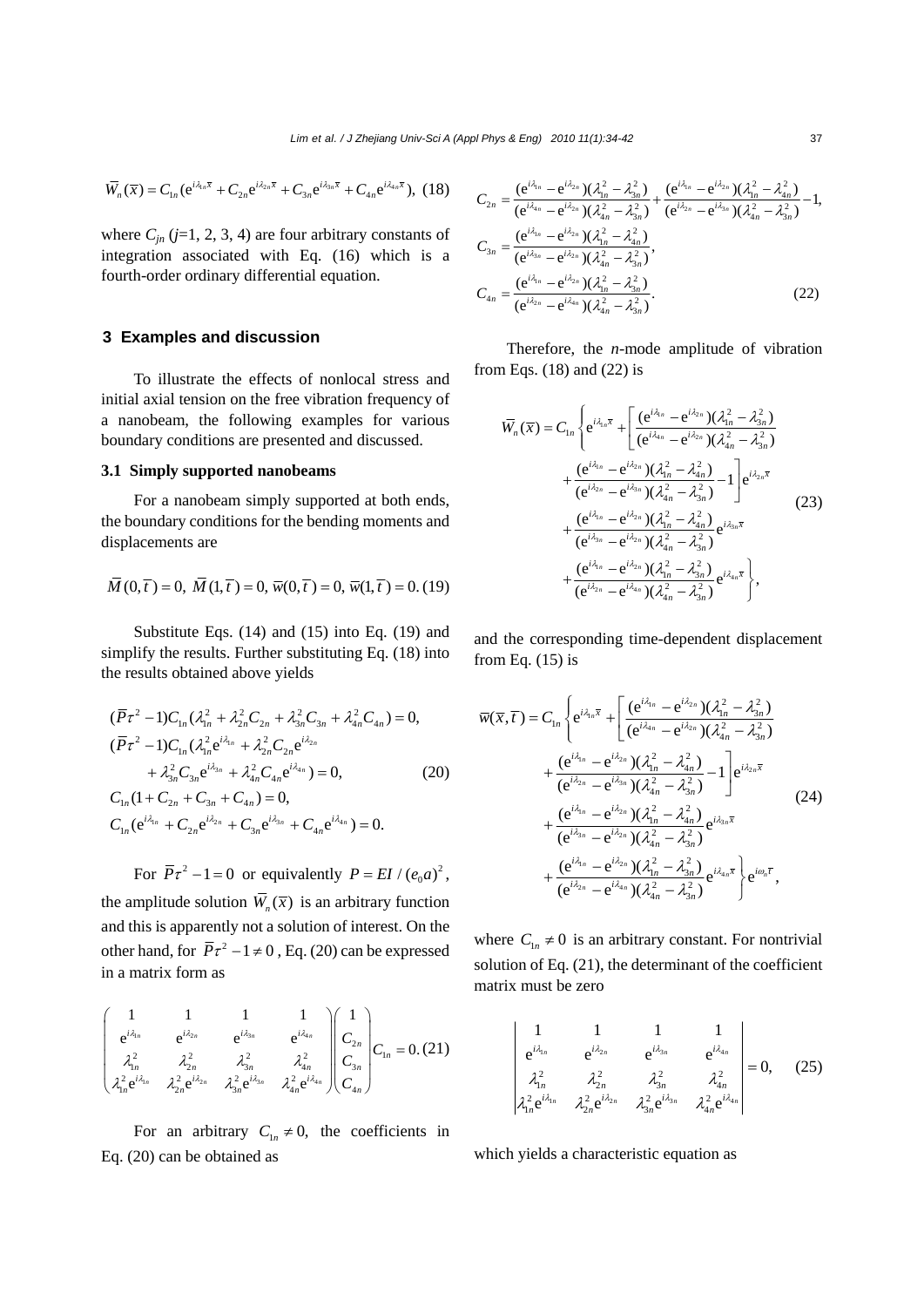$$
\lambda_{3n}^{2} \lambda_{4n}^{2} (e^{i\lambda_{4n}} - e^{i\lambda_{3n}}) (e^{i\lambda_{2n}} - e^{i\lambda_{1n}}) \n+ \lambda_{2n}^{2} \lambda_{4n}^{2} (e^{i\lambda_{4n}} - e^{i\lambda_{2n}}) (e^{i\lambda_{1n}} - e^{i\lambda_{3n}}) \n+ \lambda_{1n}^{2} \lambda_{4n}^{2} (e^{i\lambda_{4n}} - e^{i\lambda_{1n}}) (e^{i\lambda_{3n}} - e^{i\lambda_{2n}}) \n+ \lambda_{2n}^{2} \lambda_{3n}^{2} (e^{i\lambda_{3n}} - e^{i\lambda_{2n}}) (e^{i\lambda_{4n}} - e^{i\lambda_{1n}}) \n+ \lambda_{1n}^{2} \lambda_{3n}^{2} (e^{i\lambda_{3n}} - e^{i\lambda_{1n}}) (e^{i\lambda_{2n}} - e^{i\lambda_{4n}}) \n+ \lambda_{1n}^{2} \lambda_{2n}^{2} (e^{i\lambda_{2n}} - e^{i\lambda_{1n}}) (e^{i\lambda_{4n}} - e^{i\lambda_{3n}}) = 0.
$$
\n(26)

By combining Eqs. (17) and (26), the five unknown quantities  $\lambda_{in}$  (*j*=1, 2, 3, 4) and  $\omega_n$  can be solved. Subsequently, substituting the results into Eqs. (23) and (24), the *n*-mode vibration mode and transverse deformation can be solved to the extent of an arbitrary constant  $C_{1n} \neq 0$ .

The analysis above can be described clearly through numerical examples. For instance, taking  $\tau$ =0.3 and  $\bar{P}$  = 2, the roots for  $\omega$ <sup>*n*</sup> (*n*=1, 2, …) satisfying Eqs. (17) and (26) can be obtained as the intercepts of the horizontal axis in Fig. 3 where the determinant Eq. (25) vanishes.



**Fig. 3 The relationship between determinant value and natural frequency** 

It is obvious that there are infinite modes of frequency which make the determinant zero. The first intercept with the horizontal axis is the fundamental frequency; the second intercept is the second mode frequency, and so on. Following the numerical procedure above, the relationship between  $\omega_1$ ,  $\omega_2$  and the

dimensionless nanoscale parameter *τ* can be obtained as shown in Fig. 4.



**Fig. 4 Nanoscle effects on the first two mode frequencies for simply supported nanobeams** 

We can find that the fundamental and the second mode frequencies reduce with the increasing *τ*. Hence, the natural frequencies reduce when the stronger nonlocal stress effect is present. It is also obvious that the frequencies increase with the dimensionless pre-tension  $\overline{P}$ . Obviously,  $\tau$  and  $\overline{P}$  affect very much the natural vibration frequencies.

# **3.2 Clamped nanobeams**

The problem of a clamped, pre-tensioned nanobeam is presented in the following example. The clamped boundary conditions are

$$
\overline{w}(0,\overline{t}) = 0, \,\overline{w}(1,\overline{t}) = 0, \frac{\partial \overline{w}}{\partial \overline{x}}(0,\overline{t}) = 0, \,\,\frac{\partial \overline{w}}{\partial \overline{x}}(1,\overline{t}) = 0. \,\,(27)
$$

From the above equation, the result can be deduced by Eqs.  $(15)$  and  $(18)$ 

$$
\begin{pmatrix}\n1 & 1 & 1 & 1 \\
e^{i\lambda_{1n}} & e^{i\lambda_{2n}} & e^{i\lambda_{3n}} & e^{i\lambda_{4n}} \\
\lambda_{1n} & \lambda_{2n} & \lambda_{3n} & \lambda_{4n} \\
\lambda_{1n}e^{i\lambda_{1n}} & \lambda_{2n}e^{i\lambda_{2n}} & \lambda_{3n}e^{i\lambda_{3n}} & \lambda_{4n}e^{i\lambda_{4n}}\n\end{pmatrix}\n\begin{pmatrix}\n1 \\
C_{2n} \\
C_{3n} \\
C_{4n}\n\end{pmatrix}\nC_{1n} = 0, (28)
$$

which yields

$$
C_{2n} = \frac{(\lambda_{3n} - \lambda_{2n})(e^{i\lambda_{4n}} - e^{i\lambda_{1n}}) + (\lambda_{4n} - \lambda_{2n})(e^{i\lambda_{4n}} - e^{i\lambda_{3n}}) + (\lambda_{2n} - \lambda_{1n})(e^{i\lambda_{4n}} - e^{i\lambda_{3n}})}{(\lambda_{4n} - \lambda_{2n})(e^{i\lambda_{3n}} - e^{i\lambda_{2n}}) - (\lambda_{3n} - \lambda_{2n})(e^{i\lambda_{4n}} - e^{i\lambda_{2n}})},
$$
\n
$$
C_{3n} = \frac{(\lambda_{2n} - \lambda_{4n})(e^{i\lambda_{1n}} - e^{i\lambda_{2n}}) - (\lambda_{2n} - \lambda_{1n})(e^{i\lambda_{4n}} - e^{i\lambda_{2n}})}{(\lambda_{4n} - \lambda_{2n})(e^{i\lambda_{3n}} - e^{i\lambda_{2n}}) - (\lambda_{3n} - \lambda_{2n})(e^{i\lambda_{4n}} - e^{i\lambda_{2n}})},
$$
\n
$$
C_{4n} = \frac{(\lambda_{3n} - \lambda_{2n})(e^{i\lambda_{3n}} - e^{i\lambda_{2n}}) - (\lambda_{1n} - \lambda_{2n})(e^{i\lambda_{3n}} - e^{i\lambda_{2n}})}{(\lambda_{4n} - \lambda_{2n})(e^{i\lambda_{3n}} - e^{i\lambda_{2n}}) - (\lambda_{3n} - \lambda_{2n})(e^{i\lambda_{4n}} - e^{i\lambda_{2n}})}.
$$
\n(29)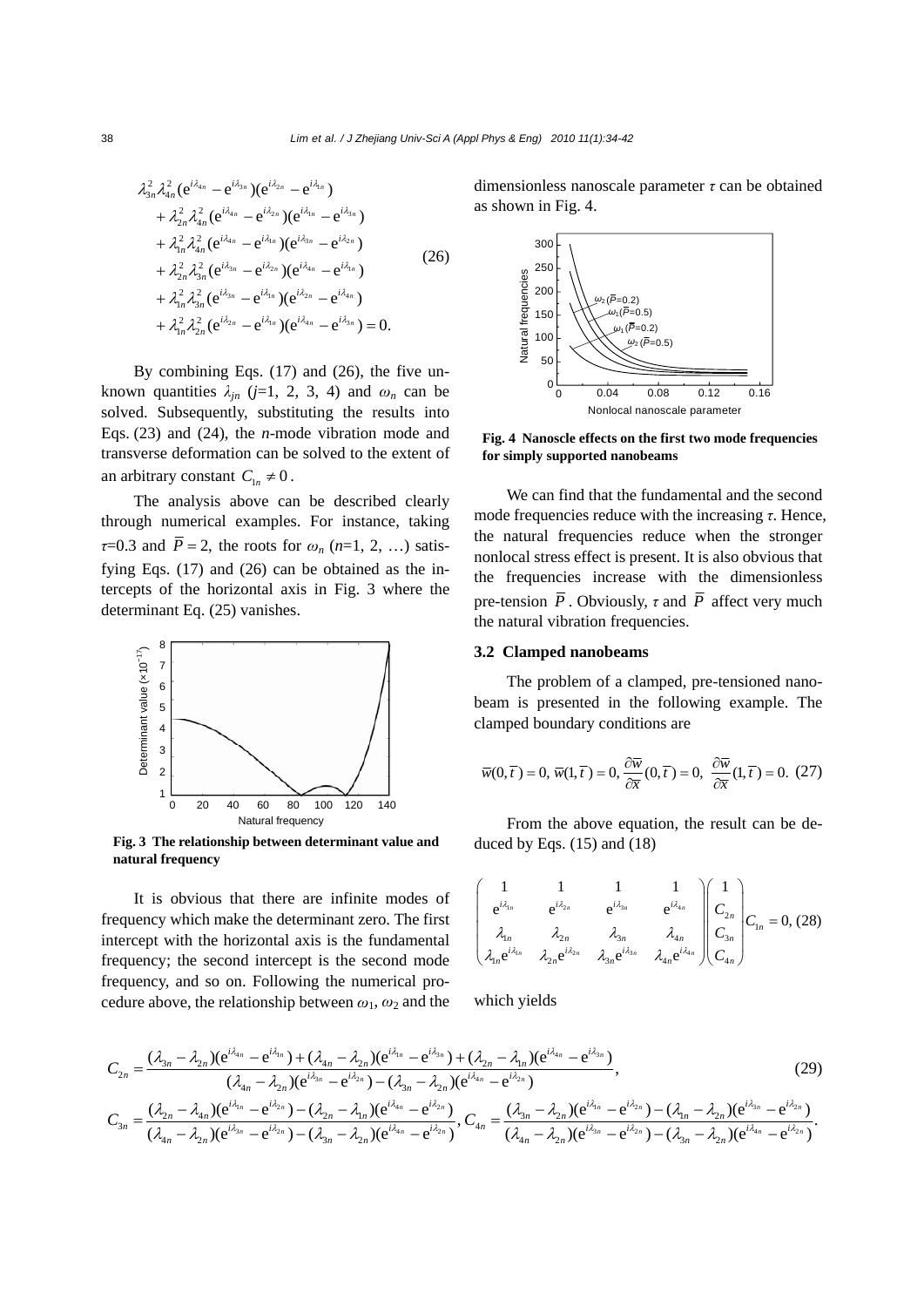Hence, the *n*-mode amplitude of vibration is

$$
\overline{W}_{n}(\overline{x}) = C_{1n} \left\{ e^{i\lambda_{1n}\overline{x}} + \left[ \frac{(\lambda_{3n} - \lambda_{2n})(e^{i\lambda_{1n}} - e^{i\lambda_{1n}}) + (\lambda_{4n} - \lambda_{2n})(e^{i\lambda_{1n}} - e^{i\lambda_{3n}}) + (\lambda_{2n} - \lambda_{1n})(e^{i\lambda_{4n}} - e^{i\lambda_{3n}})}{(\lambda_{4n} - \lambda_{2n})(e^{i\lambda_{4n}} - e^{i\lambda_{2n}}) - (\lambda_{3n} - \lambda_{2n})(e^{i\lambda_{4n}} - e^{i\lambda_{2n}})} \right] e^{i\lambda_{2n}\overline{x}} + \frac{(\lambda_{2n} - \lambda_{4n})(e^{i\lambda_{4n}} - e^{i\lambda_{2n}}) - (\lambda_{2n} - \lambda_{1n})(e^{i\lambda_{4n}} - e^{i\lambda_{2n}})}{(\lambda_{4n} - \lambda_{2n})(e^{i\lambda_{3n}} - e^{i\lambda_{2n}}) - (\lambda_{3n} - \lambda_{2n})(e^{i\lambda_{4n}} - e^{i\lambda_{2n}})} e^{i\lambda_{3n}\overline{x}} + \frac{(\lambda_{3n} - \lambda_{2n})(e^{i\lambda_{3n}} - e^{i\lambda_{2n}}) - (\lambda_{3n} - \lambda_{2n})(e^{i\lambda_{4n}} - e^{i\lambda_{2n}})}{(\lambda_{4n} - \lambda_{2n})(e^{i\lambda_{4n}} - e^{i\lambda_{2n}}) - (\lambda_{1n} - \lambda_{2n})(e^{i\lambda_{4n}} - e^{i\lambda_{2n}})} e^{i\lambda_{4n}\overline{x}} \right\},
$$
\n(30)

and the corresponding time-dependent displacement is

$$
\overline{w}(\overline{x},\overline{t})=C_{1n}\left\{e^{i\lambda_{1n}\overline{x}}+\left[\frac{(\lambda_{3n}-\lambda_{2n})(e^{i\lambda_{4n}}-e^{i\lambda_{1n}})+(\lambda_{4n}-\lambda_{2n})(e^{i\lambda_{1n}}-e^{i\lambda_{3n}})+(\lambda_{2n}-\lambda_{1n})(e^{i\lambda_{4n}}-e^{i\lambda_{3n}})}{(\lambda_{4n}-\lambda_{2n})(e^{i\lambda_{3n}}-e^{i\lambda_{2n}})-(\lambda_{3n}-\lambda_{2n})(e^{i\lambda_{4n}}-e^{i\lambda_{2n}})}\right\}e^{i\lambda_{2n}\overline{x}}+\frac{(\lambda_{2n}-\lambda_{4n})(e^{i\lambda_{4n}}-e^{i\lambda_{2n}})-(\lambda_{2n}-\lambda_{1n})(e^{i\lambda_{4n}}-e^{i\lambda_{2n}})}{(\lambda_{4n}-\lambda_{2n})(e^{i\lambda_{3n}}-e^{i\lambda_{2n}})-(\lambda_{3n}-\lambda_{1n})(e^{i\lambda_{4n}}-e^{i\lambda_{2n}})}e^{i\lambda_{3n}\overline{x}}+\frac{(\lambda_{3n}-\lambda_{2n})(e^{i\lambda_{3n}}-e^{i\lambda_{2n}})-(\lambda_{1n}-\lambda_{2n})(e^{i\lambda_{4n}}-e^{i\lambda_{2n}})}{(\lambda_{4n}-\lambda_{2n})(e^{i\lambda_{4n}}-e^{i\lambda_{2n}})-(\lambda_{1n}-\lambda_{2n})(e^{i\lambda_{4n}}-e^{i\lambda_{2n}})}e^{i\lambda_{4n}\overline{x}}\right\}e^{i\omega_{n}\overline{t}}.
$$
\n(31)

For nontrivial solution of matrix Eq. (28), the determinant of the coefficient matrix must be zero, or

$$
\lambda_{3n} \lambda_{4n} (e^{i\lambda_{4n}} - e^{i\lambda_{3n}}) (e^{i\lambda_{2n}} - e^{i\lambda_{1n}}) + \lambda_{2n} \lambda_{4n} (e^{i\lambda_{4n}} - e^{i\lambda_{2n}}) (e^{i\lambda_{1n}} - e^{i\lambda_{3n}}) \n+ \lambda_{1n} \lambda_{4n} (e^{i\lambda_{4n}} - e^{i\lambda_{1n}}) (e^{i\lambda_{3n}} - e^{i\lambda_{2n}}) + \lambda_{2n} \lambda_{3n} (e^{i\lambda_{3n}} - e^{i\lambda_{2n}}) (e^{i\lambda_{4n}} - e^{i\lambda_{1n}}) \n+ \lambda_{1n} \lambda_{3n} (e^{i\lambda_{3n}} - e^{i\lambda_{1n}}) (e^{i\lambda_{2n}} - e^{i\lambda_{4n}}) + \lambda_{1n} \lambda_{2n} (e^{i\lambda_{2n}} - e^{i\lambda_{1n}}) (e^{i\lambda_{4n}} - e^{i\lambda_{3n}}) = 0.
$$
\n(32)

Analogously, from Eqs. (17) and (32), we can solve the unknown quantities in Eqs. (30) and (31). To solve the problem numerically, the relationship between  $\omega_1$ ,  $\omega_2$  and  $\tau$  is presented in Fig. 5 for two values of  $\overline{P}$ . Again it is obvious that frequency decreases with an increase in *τ* while it increases with an increase in  $\overline{P}$ .



**Fig. 5 Nanoscale effects on the first two mode frequencies for clamped nanobeams** 

### **3.3 Nanobeams with elastically constrained ends**

In this example, we consider a special supporting condition for nanobeams with elastically constrained ends (Xie, 2007). The support conditions may be formulated with the following boundary conditions

$$
\overline{w}(0,\overline{t}) = 0, \,\overline{w}(1,\overline{t}) = 0, \n\frac{\partial^2 \overline{w}(0,\overline{t})}{\partial \overline{x}^2} - \overline{k} \frac{\partial \overline{w}(0,\overline{t})}{\partial \overline{x}} = 0, \n\frac{\partial^2 \overline{w}(1,\overline{t})}{\partial \overline{x}^2} + \overline{k} \frac{\partial \overline{w}(1,\overline{t})}{\partial \overline{x}} = 0,
$$
\n(33)

where  $\overline{k} = k/(PL)$  is the dimensionless stiffness of the elastically constrained ends in which *k* is the physical stiffness of the elastic constraint. If  $\overline{k}$  approaches 0, these ends degenerate to simply supports as discussed in subsection 3.1, while if  $\overline{k}$  approaches infinity, they degenerate to clamped ones in subsection 3.2.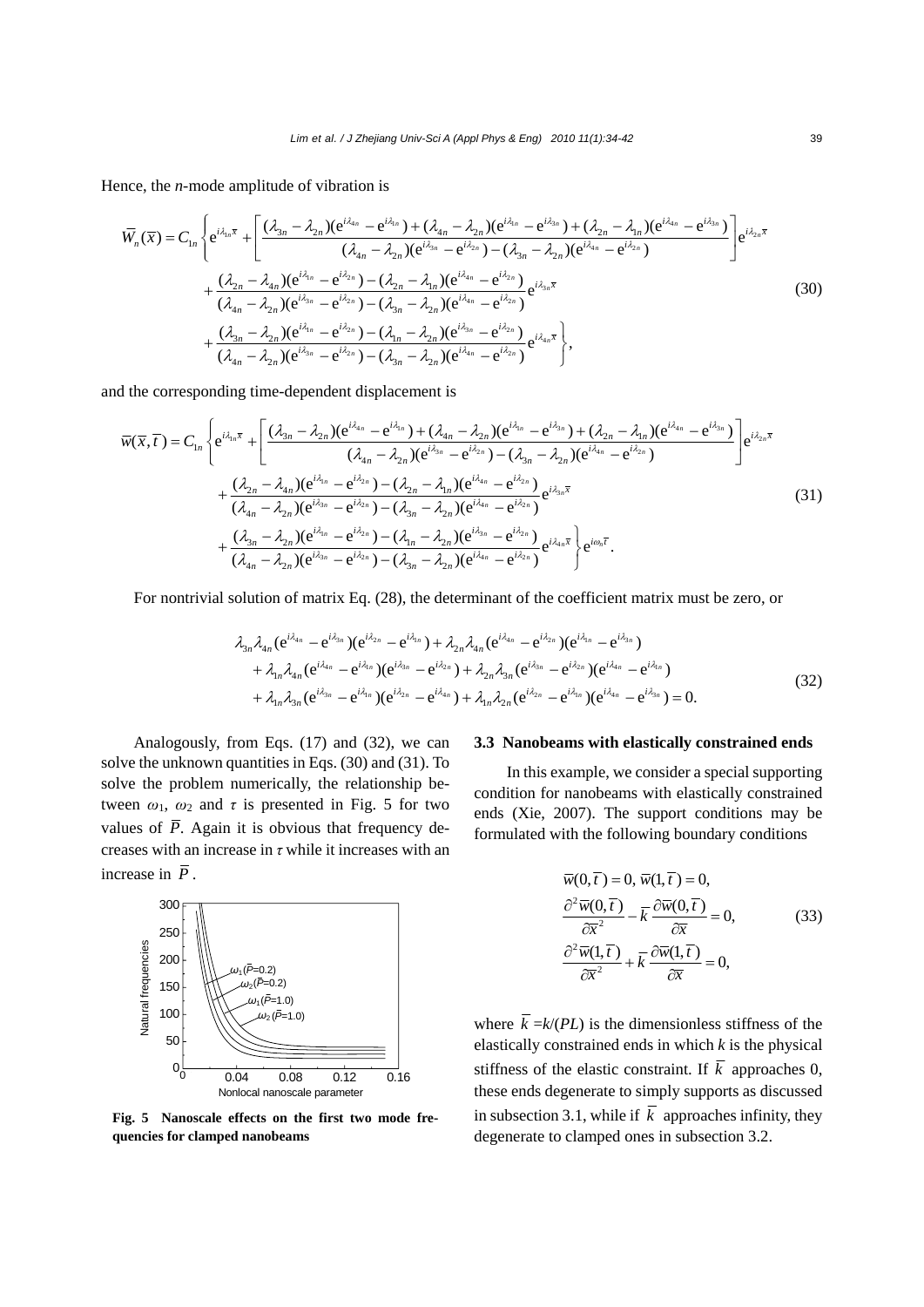Substituting Eqs. (15) and (18) into Eq. (33) yields

$$
\begin{pmatrix}\n1 & 1 & 1 & 1 \\
e^{i\lambda_{1n}} & e^{i\lambda_{2n}} & e^{i\lambda_{3n}} \\
\lambda_{1n}^2 + i\overline{k}\lambda_{1n} & \lambda_{2n}^2 + i\overline{k}\lambda_{2n} & \lambda_{3n}^2 + i\overline{k}\lambda_{3n} & \lambda_{4n}^2 + i\overline{k}\lambda_{4n} \\
(\lambda_{1n}^2 - i\overline{k}\lambda_{1n})e^{i\lambda_{1n}} & (\lambda_{2n}^2 - i\overline{k}\lambda_{2n})e^{i\lambda_{2n}} & (\lambda_{3n}^2 - i\overline{k}\lambda_{3n})e^{i\lambda_{3n}} & (\lambda_{4n}^2 - i\overline{k}\lambda_{4n})e^{i\lambda_{4n}}\n\end{pmatrix}\n\begin{pmatrix}\n1 \\
C_{2n} \\
C_{3n} \\
C_{4n}\n\end{pmatrix}\nC_{1n} = 0.
$$
\n(34)

For  $C_{1n} \neq 0$ , the following solutions of coefficients are obtained by solving Eq. (34):

$$
C_{2n} = \frac{(e^{i\lambda_{1n}} - e^{i\lambda_{2n}})(e^{i\lambda_{4n}} - e^{i\lambda_{3n}})\left[\lambda_{3n}^{2} - \lambda_{2n}^{2} + i\overline{k}(\lambda_{3n} - \lambda_{2n})\right] + (e^{i\lambda_{3n}} - e^{i\lambda_{2n}})(e^{i\lambda_{3n}} - e^{i\lambda_{4n}})\left[\lambda_{1n}^{2} - \lambda_{2n}^{2} + i\overline{k}(\lambda_{1n} - \lambda_{2n})\right]}{(e^{i\lambda_{3n}} - e^{i\lambda_{2n}})^{2}\left[\lambda_{4n}^{2} - \lambda_{2n}^{2} + i\overline{k}(\lambda_{4n} - \lambda_{2n})\right] - (e^{i\lambda_{4n}} - e^{i\lambda_{2n}})(e^{i\lambda_{3n}} - e^{i\lambda_{2n}})\left[\lambda_{3n}^{2} - \lambda_{2n}^{2} + i\overline{k}(\lambda_{3n} - \lambda_{2n})\right]} + \frac{e^{i\lambda_{1n}} - e^{i\lambda_{2n}}}{(e^{i\lambda_{3n}} - e^{i\lambda_{2n}})(e^{i\lambda_{3n}} - e^{i\lambda_{2n}})\left[\lambda_{4n}^{2} - \lambda_{2n}^{2} + i\overline{k}(\lambda_{1n} - \lambda_{2n})\right] - (e^{i\lambda_{4n}} - e^{i\lambda_{2n}})(e^{i\lambda_{4n}} - e^{i\lambda_{2n}})\left[\lambda_{3n}^{2} - \lambda_{2n}^{2} + i\overline{k}(\lambda_{3n} - \lambda_{2n})\right]} + \frac{e^{i\lambda_{2n}} - e^{i\lambda_{2n}}}{(e^{i\lambda_{3n}} - e^{i\lambda_{2n}})^{2}\left[\lambda_{4n}^{2} - \lambda_{2n}^{2} + i\overline{k}(\lambda_{4n} - \lambda_{2n})\right] - (e^{i\lambda_{4n}} - e^{i\lambda_{2n}})(e^{i\lambda_{4n}} - e^{i\lambda_{2n}})\left[\lambda_{3n}^{2} - \lambda_{2n}^{2} + i\overline{k}(\lambda_{3n} - \lambda_{2n})\right]} + \frac{e^{i\lambda_{2n}} - e^{i\lambda_{2n}}}{(e^{i\lambda_{3n}} - e^{i\lambda_{2n}})\left[\lambda_{4n}^{2} - \lambda_{2n
$$

Then the *n*-mode amplitude of vibration can be obtained as

$$
\overline{W}_{n}(\overline{x}) = C_{1n} \left\{ e^{i\lambda_{1n}\overline{x}} \right.
$$
\n
$$
+ \left[ \frac{(e^{i\lambda_{1n}} - e^{i\lambda_{2n}})(e^{i\lambda_{1n}} - e^{i\lambda_{2n}}) \left[ \lambda_{3n}^{2} - \lambda_{2n}^{2} + i\overline{k}(\lambda_{3n} - \lambda_{2n}) \right] + (e^{i\lambda_{3n}} - e^{i\lambda_{2n}})(e^{i\lambda_{3n}} - e^{i\lambda_{4n}}) \left[ \lambda_{1n}^{2} - \lambda_{2n}^{2} + i\overline{k}(\lambda_{1n} - \lambda_{2n}) \right]}{ (e^{i\lambda_{3n}} - e^{i\lambda_{2n}})^{2} \left[ \lambda_{4n}^{2} - \lambda_{2n}^{2} + i\overline{k}(\lambda_{4n} - \lambda_{2n}) \right] - (e^{i\lambda_{4n}} - e^{i\lambda_{2n}})(e^{i\lambda_{3n}} - e^{i\lambda_{2n}}) \left[ \lambda_{3n}^{2} - \lambda_{2n}^{2} + i\overline{k}(\lambda_{1n} - \lambda_{2n}) \right]} + \frac{e^{i\lambda_{1n}} - e^{i\lambda_{3n}}}{(e^{i\lambda_{3n}} - e^{i\lambda_{2n}})(e^{i\lambda_{3n}} - e^{i\lambda_{2n}}) \left[ \lambda_{1n}^{2} - \lambda_{2n}^{2} + i\overline{k}(\lambda_{1n} - \lambda_{2n}) \right] - (e^{i\lambda_{4n}} - e^{i\lambda_{2n}})(e^{i\lambda_{1n}} - e^{i\lambda_{2n}}) \left[ \lambda_{3n}^{2} - \lambda_{2n}^{2} + i\overline{k}(\lambda_{3n} - \lambda_{2n}) \right]} + \frac{e^{i\lambda_{1n}} - e^{i\lambda_{2n}}}{(e^{i\lambda_{3n}} - e^{i\lambda_{2n}})^{2} \left[ \lambda_{4n}^{2} - \lambda_{2n}^{2} + i\overline{k}(\lambda_{4n} - \lambda_{2n}) \right] - (e^{i\lambda_{4n}} - e^{i\lambda_{2n}})(e^{i\lambda_{1n}} - e^{i\lambda_{2n}}) \left[ \lambda_{3n}^{2} - \lambda_{2n}^{2} + i\overline{k}(\lambda_{3n} - \lambda_{2n}) \right
$$

and the corresponding time-dependent displacement is shown in Eq. (37):

$$
\overline{w}(\overline{x},\overline{t})=C_{1n}\left\{e^{i\lambda_{1n}\overline{x}}\right.\n+\left[\frac{(e^{i\lambda_{1n}}-e^{i\lambda_{2n}})(e^{i\lambda_{1n}}-e^{i\lambda_{2n}})\left[\lambda_{3n}^{2}-\lambda_{2n}^{2}+i\overline{k}(\lambda_{3n}-\lambda_{2n})\right]+(e^{i\lambda_{2n}}-e^{i\lambda_{2n}})(e^{i\lambda_{3n}}-e^{i\lambda_{4n}})\left[\lambda_{1n}^{2}-\lambda_{2n}^{2}+i\overline{k}(\lambda_{1n}-\lambda_{2n})\right]}{e^{i\lambda_{2n}}-e^{i\lambda_{2n}}\left[\lambda_{4n}^{2}-\lambda_{2n}^{2}+i\overline{k}(\lambda_{4n}-\lambda_{2n})\right]-(e^{i\lambda_{4n}}-e^{i\lambda_{2n}})(e^{i\lambda_{3n}}-e^{i\lambda_{2n}})\left[\lambda_{3n}^{2}-\lambda_{2n}^{2}+i\overline{k}(\lambda_{1n}-\lambda_{2n})\right]}+\frac{e^{i\lambda_{1n}}-e^{i\lambda_{2n}}}{e^{i\lambda_{3n}}-e^{i\lambda_{2n}}\left[e^{i\lambda_{2n}\overline{x}}\right]}e^{i\lambda_{2n}\overline{x}}\right\}
$$
\n
$$
+\left[\frac{(e^{i\lambda_{4n}}-e^{i\lambda_{2n}})(e^{i\lambda_{3n}}-e^{i\lambda_{2n}})\left[\lambda_{1n}^{2}-\lambda_{2n}^{2}+i\overline{k}(\lambda_{1n}-\lambda_{2n})\right]-(e^{i\lambda_{4n}}-e^{i\lambda_{2n}})(e^{i\lambda_{3n}}-e^{i\lambda_{2n}})\left[\lambda_{3n}^{2}-\lambda_{2n}^{2}+i\overline{k}(\lambda_{3n}-\lambda_{2n})\right]}{e^{i\lambda_{3n}}-e^{i\lambda_{2n}}\left[\lambda_{4n}^{2}-e^{i\lambda_{2n}}\right]^{2}\left[\lambda_{4n}^{2}-\lambda_{2n}^{2}+i\overline{k}(\lambda_{4n}-\lambda_{2n})\right]-(e^{i\lambda_{4n}}-e^{i\lambda_{2n}})(e^{i\lambda_{4n}}-e^{i\lambda_{2n}})\left[\lambda_{3n}^{2}-\lambda_{2n}^{2}+i
$$

For nontrivial solution of Eq. (34), the determinant of the coefficient matrix must be zero, or Eq. (38)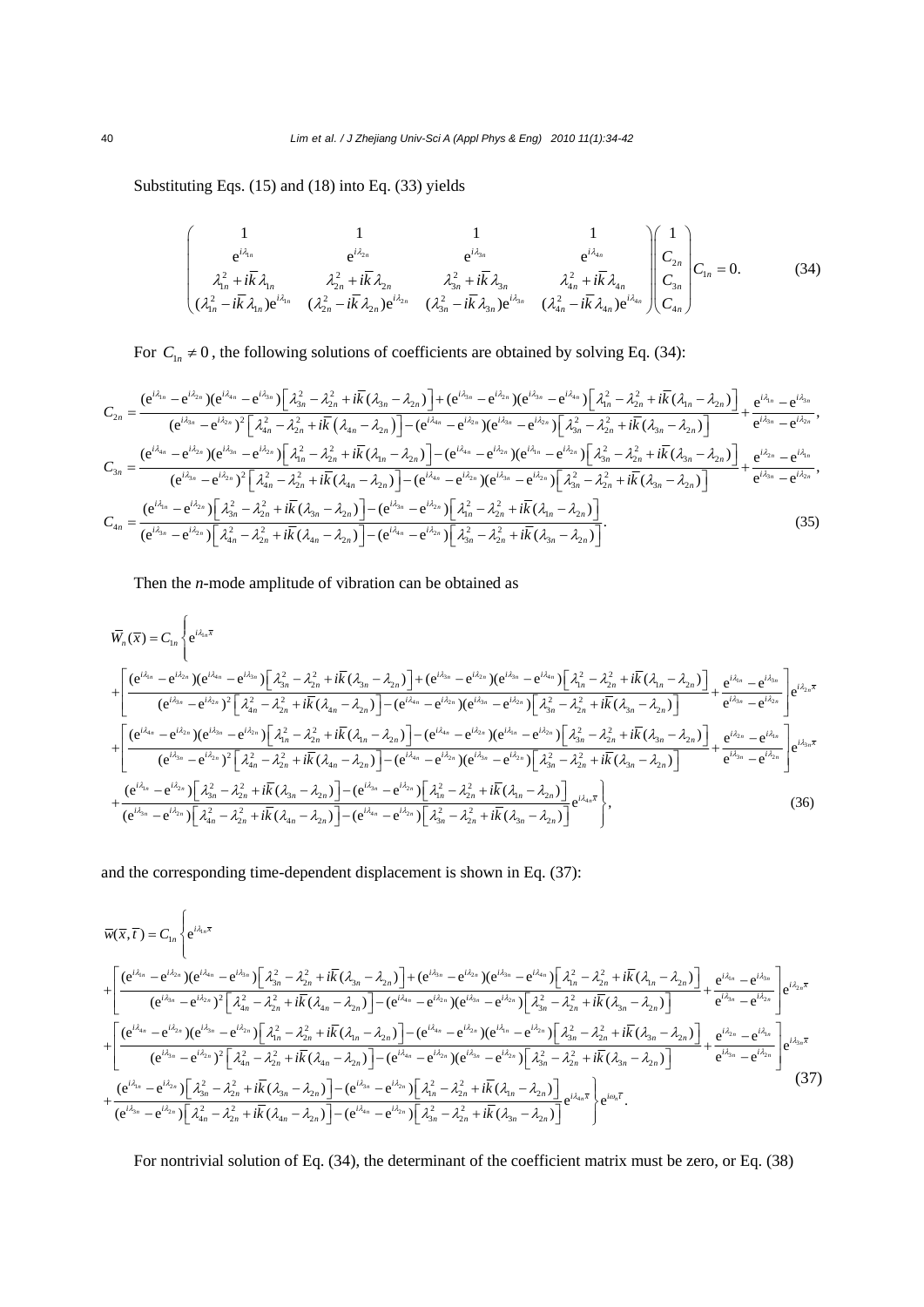$$
(e^{i\lambda_{2n}} - e^{i\lambda_{1n}}) \Big[ (\lambda_{3n}^2 + i\overline{k}\,\lambda_{3n}) (\lambda_{4n}^2 - i\overline{k}\,\lambda_{4n}) e^{i\lambda_{4n}} - (\lambda_{4n}^2 + i\overline{k}\,\lambda_{4n}) (\lambda_{3n}^2 - i\overline{k}\,\lambda_{3n}) e^{i\lambda_{3n}} \Big] + (e^{i\lambda_{1n}} - e^{i\lambda_{3n}}) \Big[ (\lambda_{2n}^2 + i\overline{k}\,\lambda_{2n}) (\lambda_{4n}^2 - i\overline{k}\,\lambda_{4n}) e^{i\lambda_{4n}} - (\lambda_{4n}^2 + i\overline{k}\,\lambda_{4n}) (\lambda_{2n}^2 - i\overline{k}\,\lambda_{2n}) e^{i\lambda_{2n}} \Big] + (e^{i\lambda_{4n}} - e^{i\lambda_{4n}}) \Big[ (\lambda_{2n}^2 + i\overline{k}\,\lambda_{2n}) (\lambda_{3n}^2 - i\overline{k}\,\lambda_{3n}) e^{i\lambda_{3n}} - (\lambda_{3n}^2 + i\overline{k}\,\lambda_{3n}) (\lambda_{2n}^2 - i\overline{k}\,\lambda_{2n}) e^{i\lambda_{2n}} \Big] + (e^{i\lambda_{3n}} - e^{i\lambda_{2n}}) \Big[ (\lambda_{1n}^2 + i\overline{k}\,\lambda_{1n}) (\lambda_{4n}^2 - i\overline{k}\,\lambda_{4n}) e^{i\lambda_{4n}} - (\lambda_{4n}^2 + i\overline{k}\,\lambda_{4n}) (\lambda_{1n}^2 - i\overline{k}\,\lambda_{1n}) e^{i\lambda_{4n}} \Big] + (e^{i\lambda_{2n}} - e^{i\lambda_{4n}}) \Big[ (\lambda_{1n}^2 + i\overline{k}\,\lambda_{1n}) (\lambda_{3n}^2 - i\overline{k}\,\lambda_{3n}) e^{i\lambda_{3n}} - (\lambda_{3n}^2 + i\overline{k}\,\lambda_{3n}) (\lambda_{1n}^2 - i\overline{k}\,\lambda_{1n}) e^{i\lambda_{1n}} \Big] + (e^{i\lambda_{2n}} - e^{i\lambda_{4n}}) \Big[ (\lambda_{1n}^2 + i\overline{k}\,\lambda_{1n}) (\lambda_{3n}^2 - i\overline{k}\,\lambda_{3n}) e^{i\lambda_{3n}} - (\lambda_{3n}^2 + i\overline{k}\,\lambda_{3
$$

The relationship between the natural frequencies  $ω_1$ ,  $ω_2$  and nanoscale parameter *τ* is presented in Fig. 6 for  $\overline{k} = 0.2$ . Again, we observe similar effects of  $\tau$  and  $\overline{P}$  where increases in  $\tau$  and  $\overline{P}$  cause the frequencies to decrease and increase, respectively.



**Fig. 6 Nanoscale effects on the first two mode frequencies for nanobeams with elastically constrained ends** 

## **4 Conclusion**

In this paper, we concluded that the transverse free vibration of a nanobeam is significantly influenced by the existence of a pre-tension and the dimensionless nanoscale parameter. Three numerical examples are presented which include simply supported nanobeams, clamped nanobeams and nanobeams with elastically constrained ends. In the numerical examples, we find that the first two mode frequencies drop quickly with increasing dimensionless nanoscale parameter. On the contrary, the first two mode frequencies increase with increasing pre-tension. The effects are similar for the three examples investigated.

#### **References**

- Benzair, A., Tounsi, A., Besseghier, A., Heireche, H., Moulay, N., Boumia, L., 2008. The thermal effect on vibration of single-walled carbon nanotubes using nonlocal Timoshenko beam theory. *Journal of Physics D: Applied Physics*, **41**(22):225404. [doi:10.1088/0022-3727/41/22/ 225404]
- Chen, L.Q., Wu, J., 2005. Bifurcation in transverse vibration of axially accelerating viscoelastic strings. *Acta Mechanica Solida Sinica*, **26**(1):83-86.
- Eringen, A.C., 1972. Nonlocal polar elastic continua. *International Journal of Engineering Science*, **10**(1):1-16. [doi:10.1016/0020-7225(72)90070-5]
- Eringen, A.C., 1983. On differential equations of nonlocal elasticity and solutions of screw dislocation and surface waves. *Journal of Applied Physics*, **54**(9):4703-4710. [doi:10.1063/1.332803]
- Eringen, A.C., 2002. Nonlocal Continuum Field Theories. Springer-Verlag, New York, USA, p.285-316.
- Eringen, A.C., Edelen, D.G.B., 1972. On nonlocal elasticity. *International Journal of Engineering Science*, **10**(3):233- 248. [doi:10.1016/0020-7225(72)90039-0]
- Fung, Y.C., 1965. Foundations of Solid Mechanics. Prentice-Hall, Englewood Cliffs, NJ, USA, p.305-359.
- Kumar, D., Heinrich, C., Wass, A.M., 2008. Buckling analysis of carbon nanotubes modeled using nonlocal continuum theories. *Journal of Applied Physics*, **103**(7):073521. [doi:10.1063/1.2901201]
- Lim, C.W., Wang, C.M., 2007. Exact variational nonlocal stress modeling with asymptotic higher-order strain gradients for nanobeams. *Journal of Applied Physics*, **101**(5):054312. [doi:10.1063/1.2435878]
- Liu, Y.Q., Zhang, W., 2007. Transverse nonlinear dynamical characteristic of viscoelastic belt. *Journal of Beijing University of Technology*, **33**(11):10-13.
- Lu, P., Lee, H.P., Lu, C., Zhang, P.Q., 2006. Dynamic properties of flexural beams using a nonlocal elasticity model. *Journal of Applied Physics*, **99**(7):073510. [doi:10.1063/ 1.2189213]
- Mote, C.D.Jr., 1965. A study of band saw vibrations. *Journal of the Franklin Institute*, **279**(6):430-444. [doi:10.1016/ 0016-0032(65)90273-5]